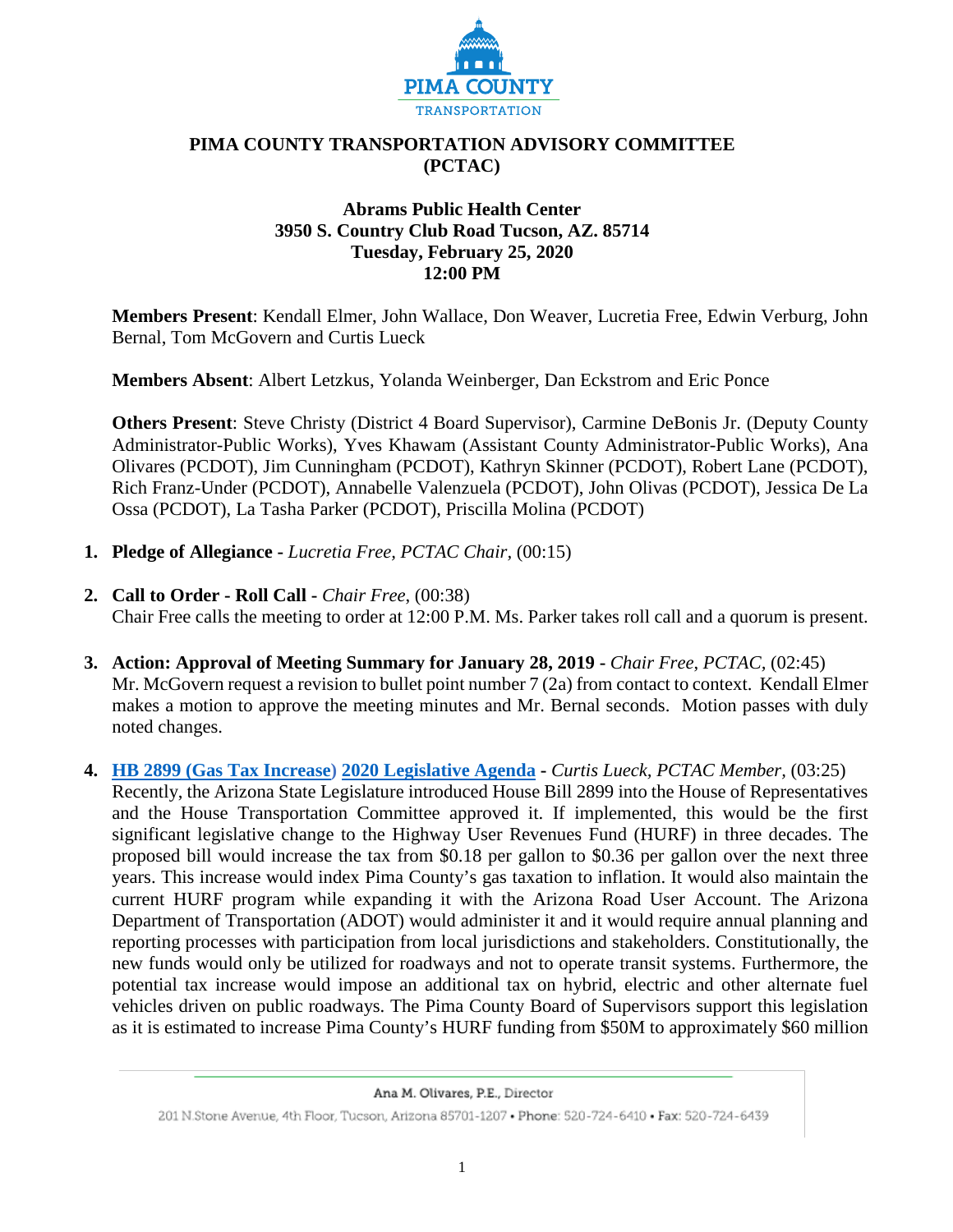to \$70 million a year. There is a major possibility that this bill will not get passed. The approval of this legislation requires a two-thirds super majority vote of the legislature, however, the governor is able to veto it. In this instance, an override is possible with a three-fourths majority vote, which seems unlikely. A legislative summary and the bill are included above as a hyperlink. Additional documents will be provided on the PCTAC website for the committee members and the public to access for more information.

Mr. Lueck asked staff to keep PCTAC informed of state legislative changes regarding this bill and transportation funding in general. PCTAC members have the opportunity to provide input to the state legislature as individuals or as members of this citizen body. Again, doubling the gas tax would equate Arizona to surrounding western states in gas taxation. Across the country, gas taxes per gallon range from \$0.08 per gallon to \$0.80 per gallon. This gas tax increase would serve as an economic stimulus and would improve the poor state of our transportation infrastructure and safety.

# **5. RTA***next* **[Update](https://webcms.pima.gov/UserFiles/Servers/Server_6/File/Government/Transportation/TransportationAdvisoryCommittee/DocumentsTab/Feb25.2020/RTA_NextPresentation_2_25_2020.pdf) -** *Kathryn Skinner, PCDOT Deputy Director* (12:40)

Each jurisdiction is reviewing their projects for the June  $30<sup>th</sup>$  submission deadline to the Regional Transportation Authority (RTA) for consideration. The RTA Citizens Advisory Committee (CAC) will be discussing elements of the existing RTA Plan that serve as the framework for future plans. At the last meeting, they discussed the transit element and decided to form a subcommittee to discuss the topic more fully. Additionally, the CAC will create other subcommittees that will focus on pavement and technology. The next RTA CAC meeting is on March 9<sup>th</sup> at the Pima Association of Governments (PAG).

Ms. Skinner discussed the public participation plan and to solicit feedback from the public on what kind of projects they would like to see in the new plan. The [website](http://intranet.pima.gov/) is now live and includes a feedback form. A recent media push has increased the number of feedback responses from one to thirty-three. We've also received project suggestions from the Southeast Regional Council and Santa Cruz Valley Bicycle Advisory Committee. Most of the feedback pertains specifically to transit. Input about unincorporated areas has been catalogued, whereas input about incorporated areas has been forwarded to the appropriate jurisdictions. Public outreach efforts included a Facebook live video and a press release on the Nextdoor App in February and it is estimated these efforts reached over seven thousand people. The Pima County RTAnext development plan is in the ninth week of a twenty-seven week program to develop recommendations. One of the ways to engage the public is through the "Call to the Audience" portion of today's agenda.

Members asked staff to clarify details about the Southeast Regional Council. Both members and staff discussed how the possible passage of House Bill 2899 would affect the RTAnext plan.

Chair Free acknowledged the presence of Supervisor Steve Christy from District 4.

### **6. RTAnext Call to the Audience -** *Lucretia Free, PCTAC Chair,* (19:25)

Lonnie Davis **-** McGee Ranch Rd was scored a "2" in 2015. Since roads are being selected if they were scored a "0", is there a possibility that now in 2020 McGee Ranch Road has a "0" score?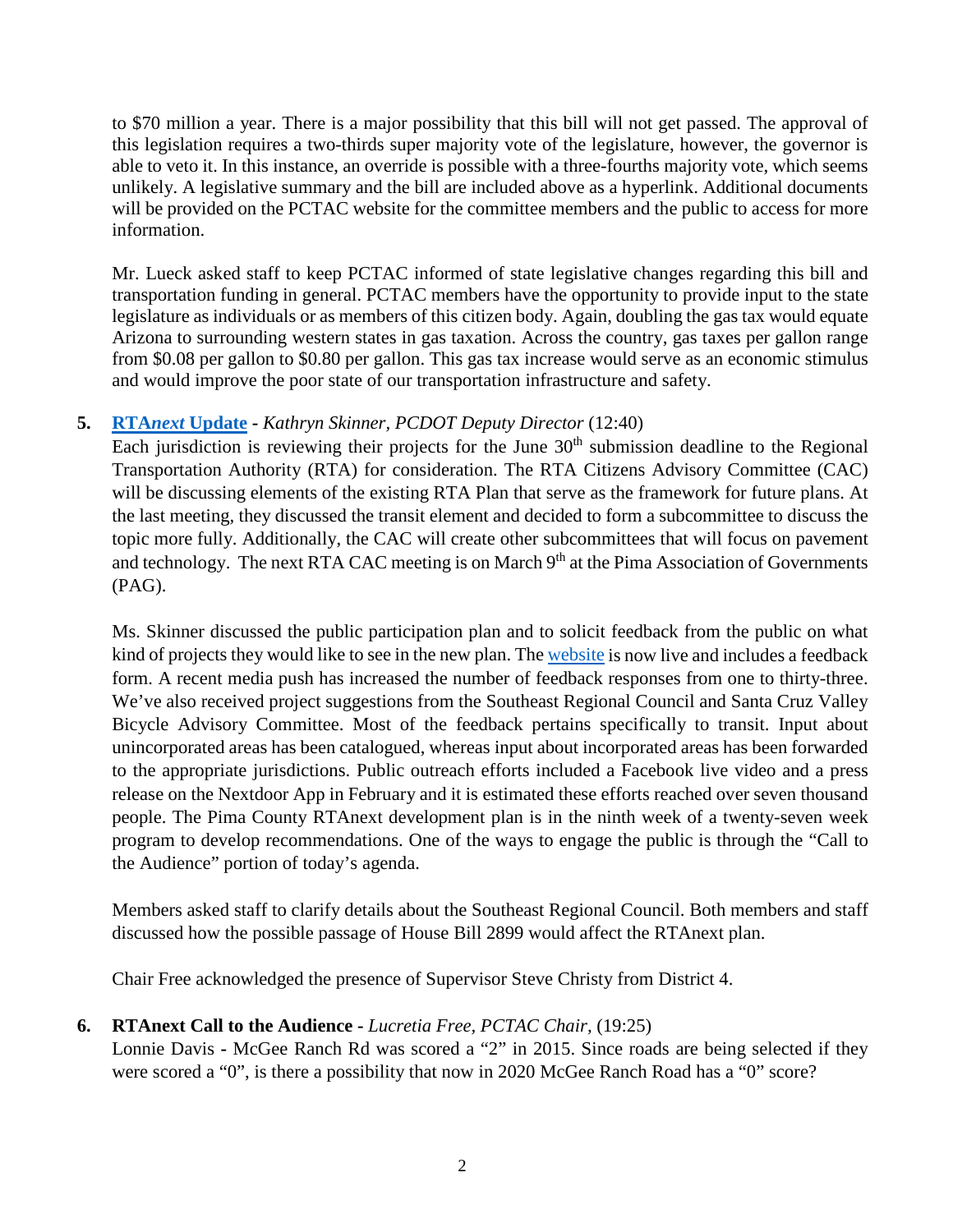David A. Lutz - Picture Rocks RTA funding is being used to build new roads in the Tortolita Foothills. Marana has annexed a huge section of east Tortolita Foothills. Mr. Lutz expressed concern about tax dollars being used to build new roadways surrounding new developments. RTA needs to fix our existing roads.

**7. [Fiscal Year 2020/2021 Roadway Prioritization](https://webcms.pima.gov/UserFiles/Servers/Server_6/File/Government/Transportation/TransportationAdvisoryCommittee/DocumentsTab/Feb25.2020/FY_20-21_RoadwayPrioritizationUpdate.pdf) Update -** *Rich Franz-Under, PCDOT Network Services Division Manager* (23:45)

Mr. Franz-Under stated that the Fiscal Year 21 Road List Schedule (with new Pavement Condition Index [PCI] data) has slightly slipped. The consultant was supposed to provide information in January but the final dataset was not received until last week. Staff are sorting through information and will run scenarios in March and working to still have the bid packages submitted to Procurement by May.

The new PCI data is being uploaded into StreetSaver as well as the maintenance treatment work already completed this year such as milling and filling or chip sealing. With this information, staff can rank local roads from worst to best based on criteria established by the committee to prepare the bid package. The scenarios for arterials and collectors will be based on the StreetSaver return on investment tool. There will also be an updated decision tree in the tool.

**8. [Fiscal Year 2019/2020 Pavement Program Update](https://webcms.pima.gov/UserFiles/Servers/Server_6/File/Government/Transportation/TransportationAdvisoryCommittee/DocumentsTab/Feb25.2020/PTAC-20200225_PavementProgramUpdate.pdf)** - John Olivas, PCDOT Staff (27:20)

Mr. Olivas stated the Estrella Subdivision was completed and final inspections are underway. The curb ramps are under construction in Green Valley Fairways No. 3 and paving should be completed in April 2020. North Manor Subdivision ramp construction is scheduled start March 2020. The master agreement for surface treatments should be completed end of June 2020. The \$4M of unallocated funds is going toward other arterials/collector and regional priority roadways.

The \$10M in additional funding is going towards 42.28 miles in various BOS districts. It will be used in part to install American Disability (ADA) curb ramps in Green Valley Fairway No. 2 and Green Valley Desert Meadows No.1. In March, other local roadways will be scheduled and paving completed by June 2020.

## **9. Next Meeting March 31, 2020, Abrams Public Health Center -** *Lucretia Free, PCTAC Chair* (31:20)

- **a. Agenda Items -** Please Submit by March 6, 2020 to [Annabelle.Valenzuela@pima.gov](mailto:Annabelle.Valenzuela@pima.gov)
- b. **Time -** Meeting begins at noon
- **10. Call to the Audience -** *Chair Free,* (31:34)

Lonnie Davis - (McGee Ranch Rd) Fremont Mine is expanding. They are building roads adjacent to Mission Rd, McGee Ranch Rd, Duval Mine Rd, and Continental Rd. Trico is rerouting the power lines and reengineering a wash. Has anyone contacted Pima County Transportation?

**11. Adjournment -** *Lucretia Free, PCTAC Chair,* (33:43)

**Motion:** John Bernal made a motion to adjourn the committee meeting. Mr. Elmer second the motion.